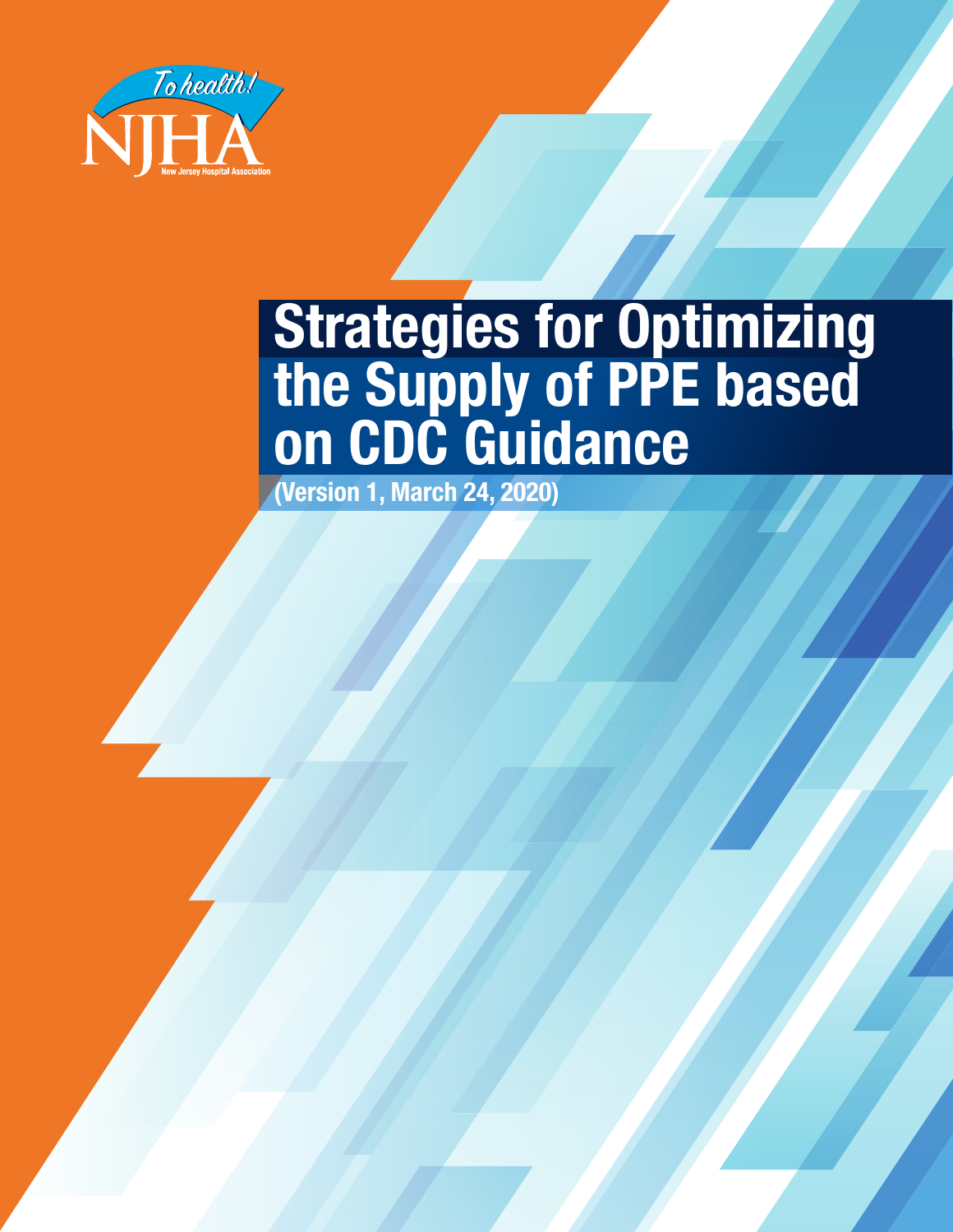#### **Strategies for Optimizing the Supply of PPE based on CDC Guidance**

#### **Source: https://www.cdc.gov/coronavirus/2019-ncov/hcp/ppe-strategy/index.html**

his document offers a series of strategies or options to optimize supplies of isolation gowns in healthcare settings when there is limited supply.<br>Surge capacity refers to the ability to manage a sudden, his document offers a series of strategies or options to optimize supplies of isolation gowns in healthcare settings when there is limited supply. unexpected increase in patient volume that would otherwise severely challenge or exceed the present capacity of a facility. While there are no widely accepted measurements or triggers to distinguish surge capacity from daily patient care capacity, surge capacity is a useful framework to approach a decreased supply of isolation gowns during the COVID-19 response. Three general strata have been used to describe surge capacity and can be used to prioritize measures to conserve isolation gown supplies along the continuum of care.

- **CONVENTIONAL CAPACITY:** measures consist of providing patient care without any change in daily contemporary practices. This set of measures, consisting of engineering, administrative, and personal protective equipment (PPE) controls should already be implemented in general infection prevention and control plans in healthcare settings.
- **E CONTINGENCY CAPACITY:** measures may change daily standard practices but may not have any significant impact on the care delivered to the patient or the safety of healthcare personnel (HCP). These practices may be used temporarily during periods of expected PPE shortages.
- **CRISIS CAPACITY:** strategies that are not commensurate with U.S. standards of care. These measures, or a combination of these measures, may need to be considered during periods of known PPE shortages.

#### The following contingency and crisis strategies are based upon these assumptions:

- **1.** Facilities understand their PPE inventory and supply chain
- **2.** Facilities understand their PPE utilization rate
- **3.** Facilities are in communication with local healthcare coalitions, federal, state, and local public health partners (e.g., public health emergency preparedness and response staff) regarding identification of additional supplies
- **4.** Facilities have already implemented other **engineering and administrative control measures** including:
	- o Reducing the number of patients going to the hospital or outpatient settings
	- o Excluding HCP not essential for patient care from entering their care area
	- o Reducing face-to-face HCP encounters with patients
	- <sup>|</sup> Excluding visitors to patients with confirmed or suspected COVID-19
	- <sup>|</sup> Cohorting patients and HCP
	- **o** Maximizing use of telemedicine
- **5.** Facilities have provided HCP with required education and training, including having them demonstrate competency with donning and doffing, with any PPE ensemble that is used to perform job responsibilities, such as provision of patient care.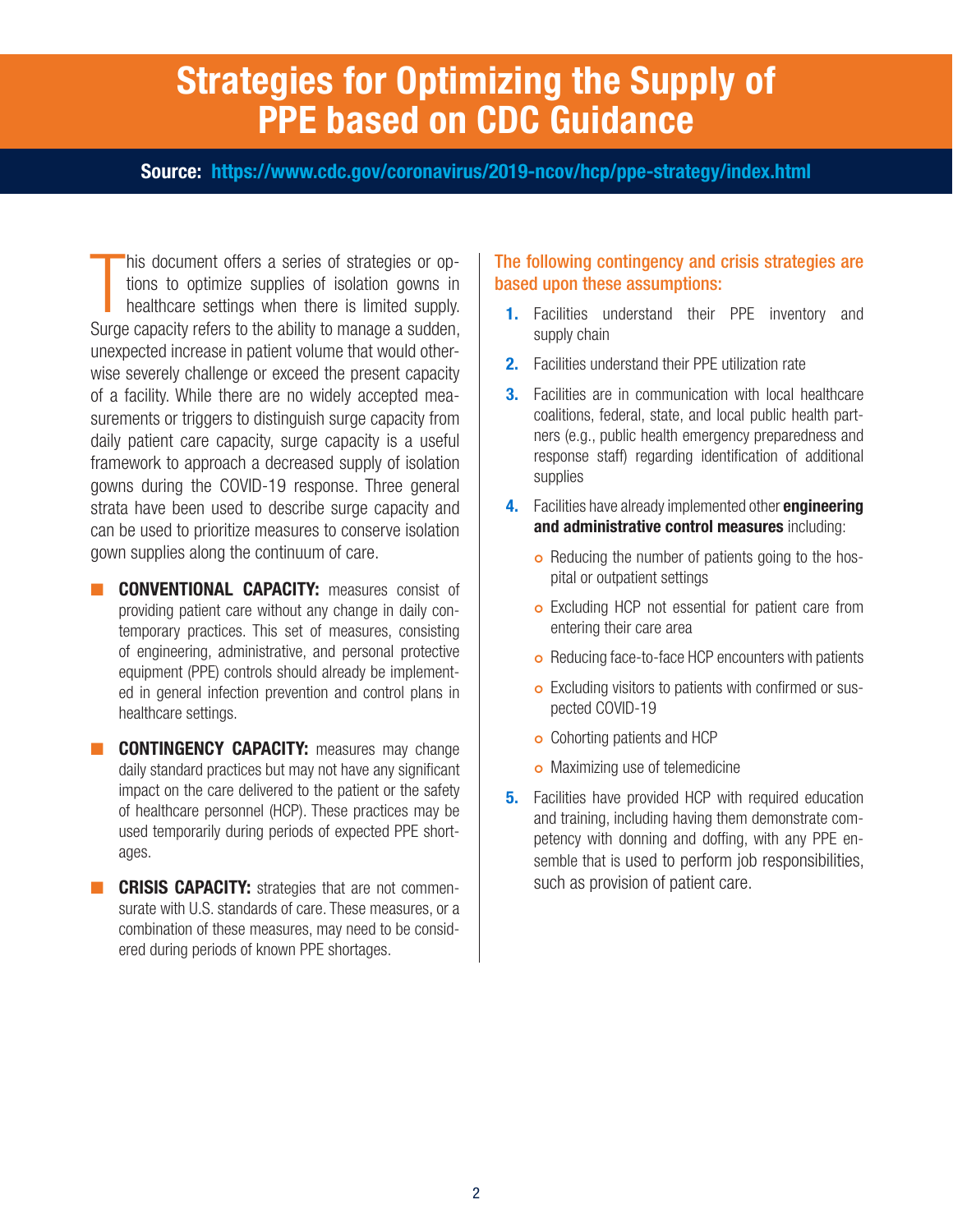# **Strategy Table for Contingency and Crisis Capacity for Eye Protection**

| <b>Contingency Capacity Strategies:</b><br><b>Eye Protection</b>                                                                                                                                                                                                                                                              | <b>Considerations</b>                                                                                                                                                                                                                                                                                                                                                                                                                                                                           |
|-------------------------------------------------------------------------------------------------------------------------------------------------------------------------------------------------------------------------------------------------------------------------------------------------------------------------------|-------------------------------------------------------------------------------------------------------------------------------------------------------------------------------------------------------------------------------------------------------------------------------------------------------------------------------------------------------------------------------------------------------------------------------------------------------------------------------------------------|
| Selectively cancel elective and non-urgent proce-<br>dures and appointments for which eye protection is<br>typically used by HCP.                                                                                                                                                                                             |                                                                                                                                                                                                                                                                                                                                                                                                                                                                                                 |
| Shift eye protection supplies from disposable to<br>re-usable devices (i.e., goggles and reusable face<br>shields).                                                                                                                                                                                                           | Consider preferential use of powered air purifying respirators (PAPRs) or full-face<br>elastomeric respirators which have built-in eye protection AND<br>Ensure appropriate cleaning and disinfection between users if goggles or reusable<br>face shields are used.                                                                                                                                                                                                                            |
| Implement extended use of eye protection (prac-<br>tice of wearing the same eye protection for repeat-<br>ed close contact encounters with several different<br>patients, without removing eye protection between<br>patient encounters. Extended use of eye protection<br>can be applied to disposable and reusable devices) |                                                                                                                                                                                                                                                                                                                                                                                                                                                                                                 |
| Eye protection should be removed and repro-<br>cessed if it becomes visibly soiled or difficult to see<br>through.                                                                                                                                                                                                            | If a disposable face shield is reprocessed, it should be dedicated to one HCP and<br>reprocessed whenever it is visibly soiled or removed (e.g., when leaving the isola-<br>tion area) prior to putting it back on. See protocol for removing and reprocessing<br>eye protection below AND<br>Eye protection should be discarded if damaged (e.g., face shield can no longer<br>fasten securely to the provider, if visibility is obscured and reprocessing does not<br>restore visibility) AND |
|                                                                                                                                                                                                                                                                                                                               | HCP should take care not to touch their eye protection. If they touch or adjust their<br>eye protection they must immediately perform hand hygiene AND<br>HCP should leave patient care area if they need to remove their eye protection. See<br>protocol for removing and reprocessing eye protection below.                                                                                                                                                                                   |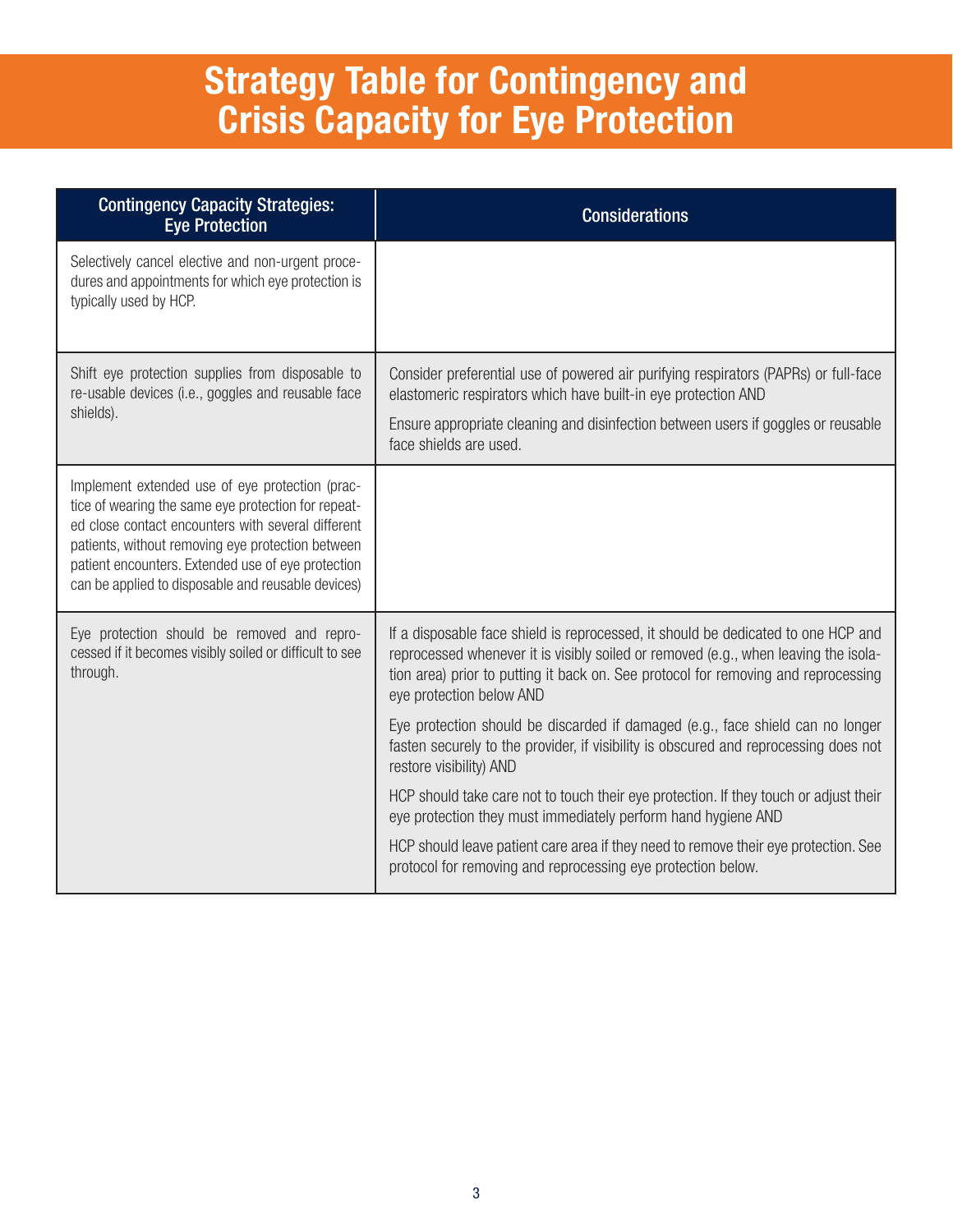| <b>Crisis Capacity Strategies: Eyewear</b>                                                                                      | <b>Considerations</b>                                                                                                                                                                                                                                                                                     |
|---------------------------------------------------------------------------------------------------------------------------------|-----------------------------------------------------------------------------------------------------------------------------------------------------------------------------------------------------------------------------------------------------------------------------------------------------------|
| Cancel all elective and non-urgent procedures and<br>appointments for which eye protection is typically used<br>by HCP.         |                                                                                                                                                                                                                                                                                                           |
| Use eye protection devices beyond the manufacturer-des-<br>ignated shelf life during patient care activities.                   | If there is no date available on the eye protection device label or packaging,<br>facilities should contact the manufacturer. The user should visually inspect<br>the product prior to use and, if there are concerns (such as degraded mate-<br>rials), discard the product.                             |
| Prioritize eye protection for selected activities such as:                                                                      |                                                                                                                                                                                                                                                                                                           |
| During care activities where splashes and sprays are<br>anticipated, which typically includes aerosol generating<br>procedures. |                                                                                                                                                                                                                                                                                                           |
| During activities where prolonged face-to-face or close<br>contact with a potentially infectious patient is unavoidable.        |                                                                                                                                                                                                                                                                                                           |
| Consider using safety glasses (e.g., trauma glasses) that<br>have extensions to cover the side of the eyes.                     |                                                                                                                                                                                                                                                                                                           |
| Exclude HCP at higher risk for severe illness from<br>COVID-19 from contact with known or suspected<br>COVID-19 patients.       | During severe resource limitations, consider excluding HCP who may be at<br>higher risk for severe illness from COVID-19, such as those of older age, those<br>with chronic medical conditions, or those who may be pregnant, from caring for<br>patients with confirmed or suspected COVID-19 infection. |
| Designate convalescent HCP for provision of care to<br>known or suspected COVID-19 patients.                                    | It may be possible to designate HCP who have clinically recovered from<br>COVID-19 to preferentially provide care for additional patients with COVID-19.<br>Individuals who have recovered from COVID-19 infection may have devel-<br>oped some protective immunity, but this has not yet been confirmed. |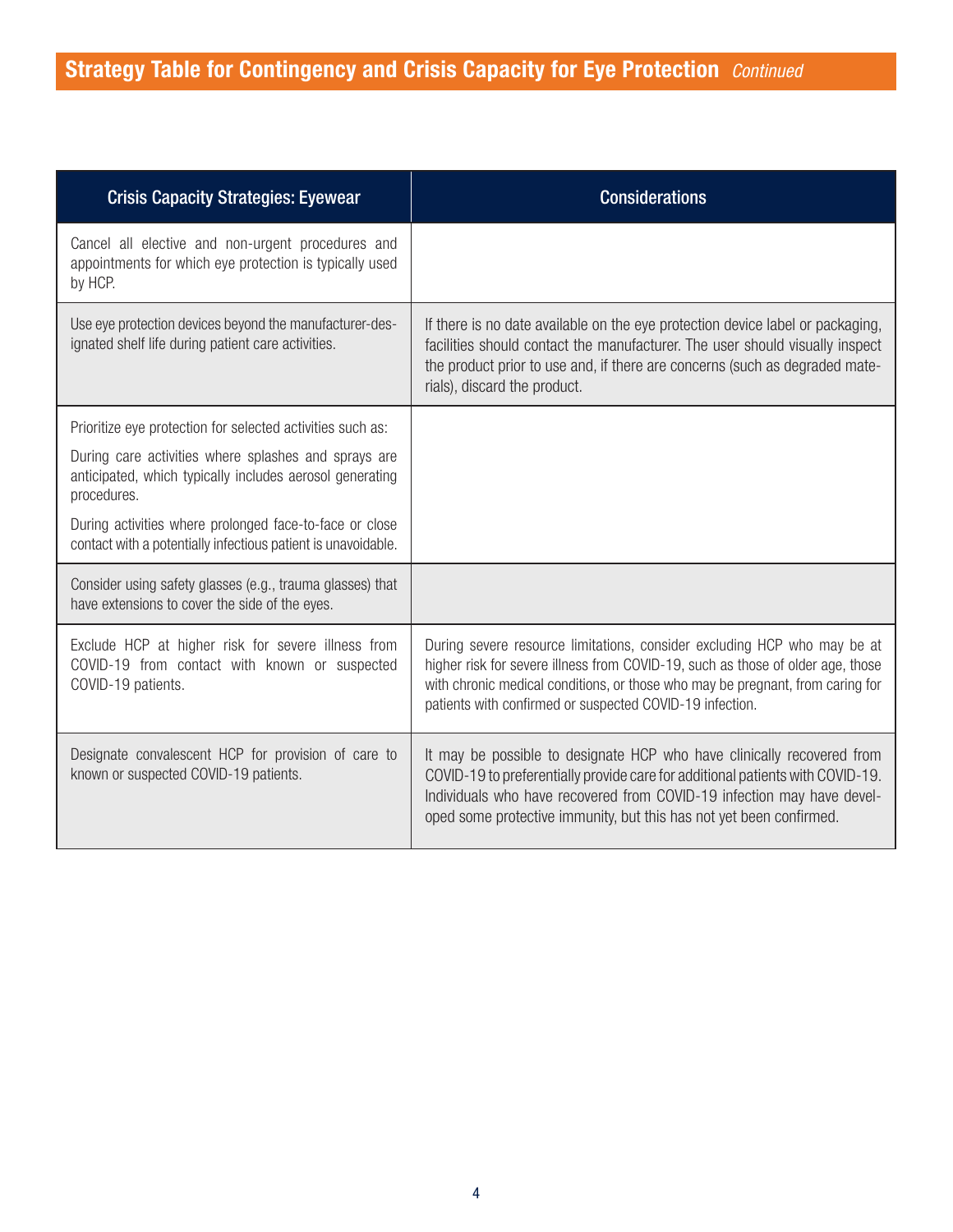# **Selected Options for Reprocessing Eye Protection**

Adhere to recommended manufacturer instructions for cleaning and disinfection.

When manufacturer instructions for cleaning and disinfection are unavailable, such as for single use disposable face shields, consider:

- While wearing gloves, carefully wipe the inside, followed by the outside of the face shield or goggles using a clean cloth saturated with neutral detergent solution or cleaner wipe.
- Carefully wipe the outside of the face shield or goggles using a wipe or clean cloth saturated with EPA-registered hospital disinfectant solution.
- Wipe the outside of face shield or goggles with clean water or alcohol to remove residue.
- Fully dry (air dry or use clean absorbent towels).
- Remove gloves and perform hand hygiene.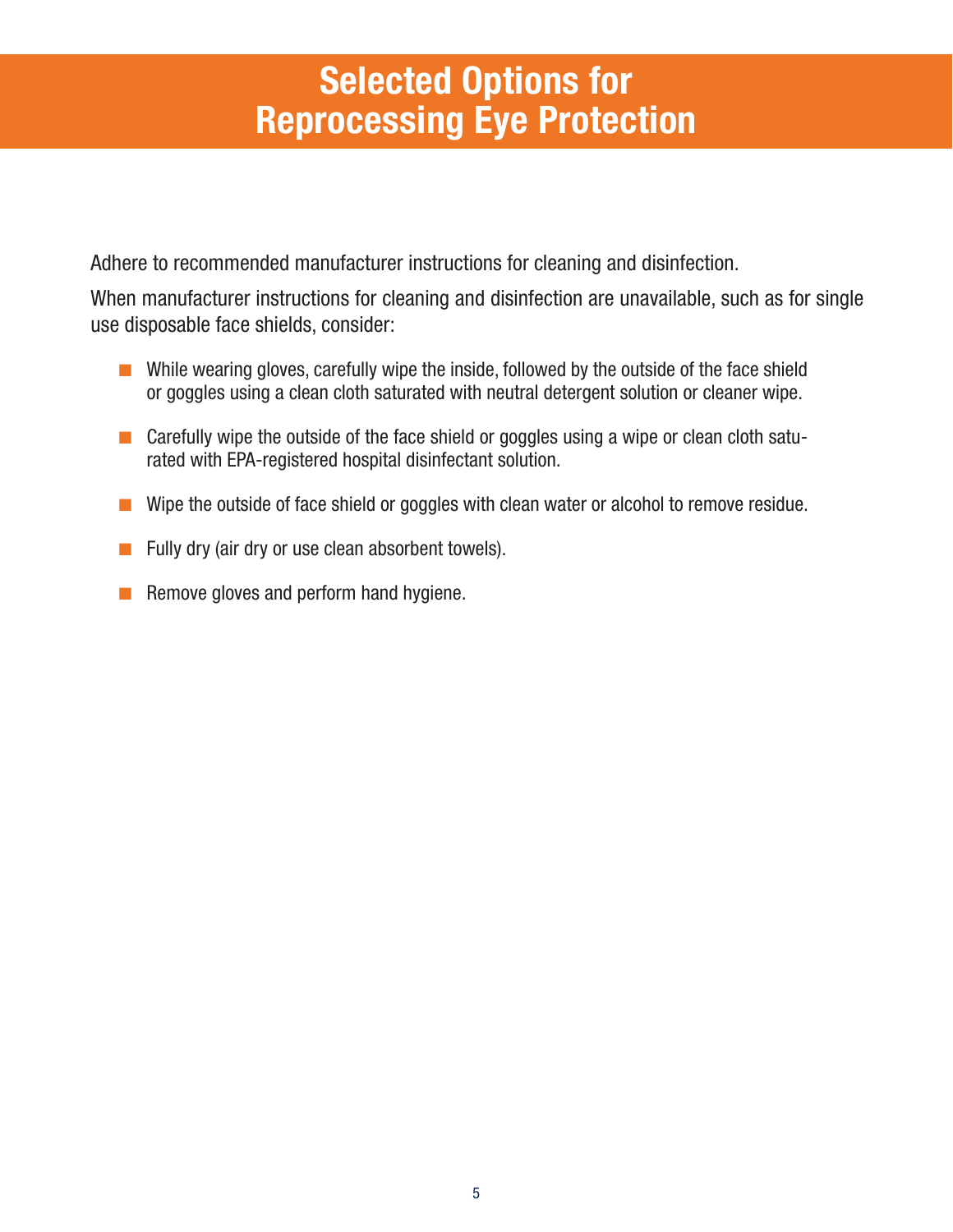### **Strategy Table for Contingency and Crisis Capacity for Isolation Gowns**

| <b>Contingency Capacity Strategies:</b><br><b>Isolation Gowns</b>                                                                                                                                                                       | <b>Considerations</b>                                                                                                                                                                                                                                                                                                                                                                                                                                                                                                                                                                      |
|-----------------------------------------------------------------------------------------------------------------------------------------------------------------------------------------------------------------------------------------|--------------------------------------------------------------------------------------------------------------------------------------------------------------------------------------------------------------------------------------------------------------------------------------------------------------------------------------------------------------------------------------------------------------------------------------------------------------------------------------------------------------------------------------------------------------------------------------------|
| Selectively cancel elective and non-urgent procedures<br>and appointments for which isolation gown is typically<br>used by HCP.                                                                                                         |                                                                                                                                                                                                                                                                                                                                                                                                                                                                                                                                                                                            |
| Shift gown use towards cloth isolation gowns. Reusable<br>(i.e., washable) gowns are typically made of polyester or<br>polyester-cotton fabrics. Gowns made of these fabrics<br>can be safely laundered according to routine procedures | Care should be taken to ensure that HCP do not touch outer surfaces of the<br>gown during care.<br>Laundry operations and personnel may need to be augmented to facilitate                                                                                                                                                                                                                                                                                                                                                                                                                 |
| and reused.                                                                                                                                                                                                                             | additional washing loads and cycles<br>Systems are established to routinely inspect, maintain (e.g., mend a small<br>hole in a gown, replace missing fastening ties), and replace reusable gowns<br>when needed (e.g., when they are thin or ripped)                                                                                                                                                                                                                                                                                                                                       |
| Consider the use of coveralls.                                                                                                                                                                                                          | Coveralls, typically provide 360-degree protection because they are designed<br>to cover the whole body, including the back and lower legs, and sometimes<br>the head and feet as well. While the material and seam barrier properties are<br>essential for defining the protective level, the coverage provided by the mate-<br>rial used in the garment design, as well as certain features including closures,<br>will greatly affect the protective level. HCP unfamiliar with the use of coveralls<br>must be trained and practiced in their use, prior to using during patient care. |
| Use of expired gowns beyond the manufacturer-desig-<br>nated shelf life for training.                                                                                                                                                   | The majority of isolation gowns do not have a manufacturer-designated shelf<br>life. However, consideration can be made to using gowns that do and are<br>past their manufacturer-designated shelf life. If there is no date available<br>on the gown label or packaging, facilities should contact the manufacturer.                                                                                                                                                                                                                                                                      |
| Use gowns or coveralls conforming to international<br>standards.                                                                                                                                                                        | Current guidelines do not require use of gowns that conform to any standards. In<br>times of shortages, healthcare facilities can consider using international gowns<br>and coveralls. Gowns and coveralls that conform to international standards,<br>including with EN 13795 and EN14126, could be reserved for activities that may<br>involve moderate to high amounts of body fluids.                                                                                                                                                                                                  |

| <b>Crisis Capacity Strategies: Isolation Gowns</b>                                                             | <b>Considerations</b>                                                                                                                                                                                                                                                                                                                                                                                                                                                                                                                                                                                                        |
|----------------------------------------------------------------------------------------------------------------|------------------------------------------------------------------------------------------------------------------------------------------------------------------------------------------------------------------------------------------------------------------------------------------------------------------------------------------------------------------------------------------------------------------------------------------------------------------------------------------------------------------------------------------------------------------------------------------------------------------------------|
| Cancel all elective and non-urgent procedures and ap-<br>pointments for which a gown is typically used by HCP. |                                                                                                                                                                                                                                                                                                                                                                                                                                                                                                                                                                                                                              |
| Extended use of isolation gowns.                                                                               | Consideration can be made to extend the use of isolation gowns (disposable<br>or cloth) such that the same gown is worn by the same HCP when interacting<br>with more than one patient known to be infected with the same infectious<br>disease when these patients housed in the same location (i.e., COVID-19<br>patients residing in an isolation cohort). This can be considered only if there<br>are no additional co-infectious diagnoses transmitted by contact (such as<br>Clostridioides difficile) among patients. If the gown becomes visibly soiled, it<br>must be removed and discarded as per usual practices. |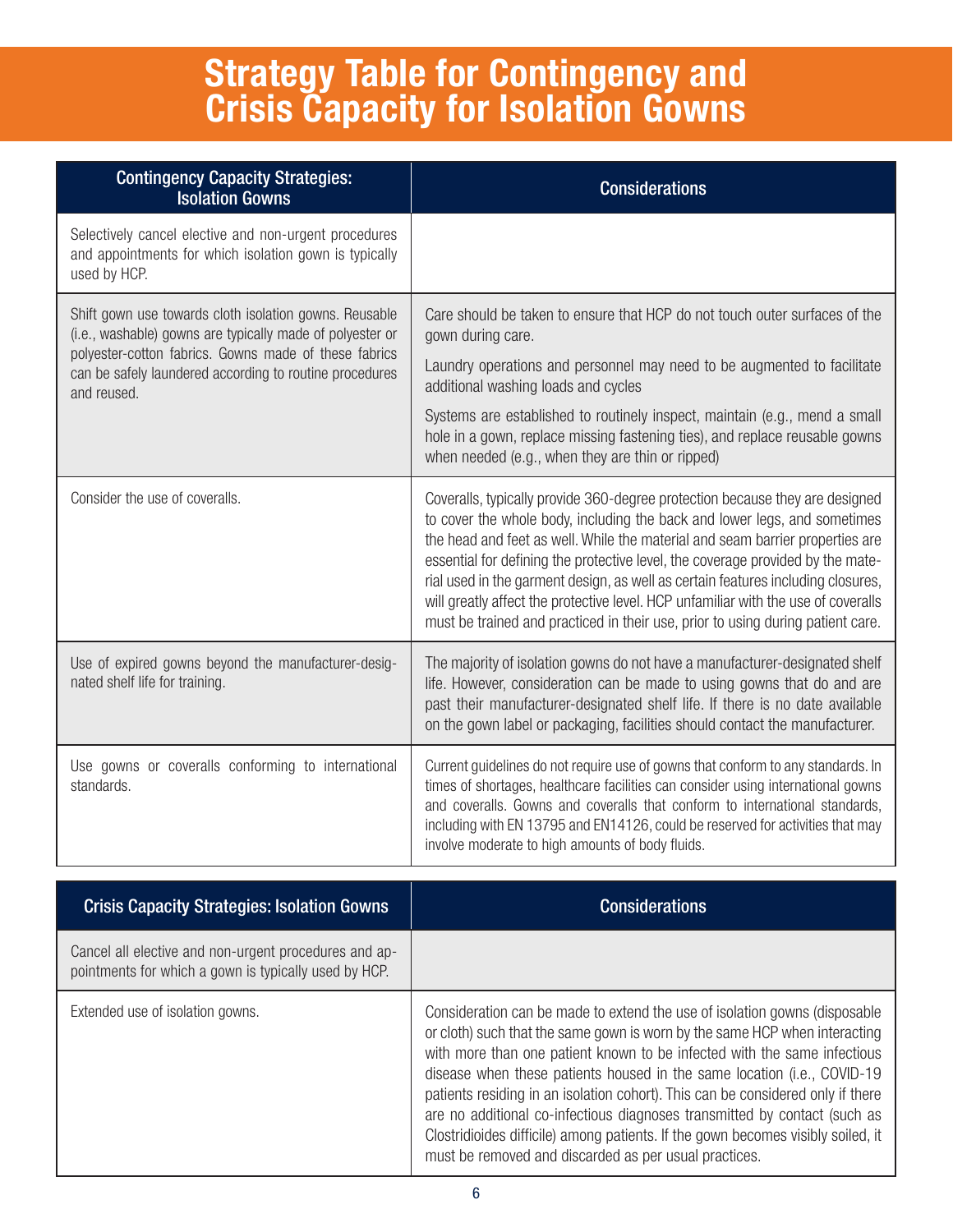| <b>Crisis Capacity Strategies: Isolation Gowns</b>                                                                                                                                                                                                                                                                                                                                                                                                                                                                                                                                                                                                                                                                  | <b>Considerations</b>                                                                                                                                                                                                                                                                                                                                                                                                                                                                                                                                                                                                                                                                          |
|---------------------------------------------------------------------------------------------------------------------------------------------------------------------------------------------------------------------------------------------------------------------------------------------------------------------------------------------------------------------------------------------------------------------------------------------------------------------------------------------------------------------------------------------------------------------------------------------------------------------------------------------------------------------------------------------------------------------|------------------------------------------------------------------------------------------------------------------------------------------------------------------------------------------------------------------------------------------------------------------------------------------------------------------------------------------------------------------------------------------------------------------------------------------------------------------------------------------------------------------------------------------------------------------------------------------------------------------------------------------------------------------------------------------------|
| Re-use of cloth isolation gowns.<br>Disposable gowns are not typically amenable to being<br>doffed and re-used because the ties and fasteners typ-<br>ically break during doffing. Cloth isolation gowns could<br>potentially be untied and retied and could be considered<br>for re-use without laundering in between.                                                                                                                                                                                                                                                                                                                                                                                             | In a situation where the gown is being used as part of standard precautions<br>to protect HCP from a splash, the risk of re-using a non-visibly soiled cloth<br>isolation gown may be lower. However, for care of patients with suspected<br>or confirmed COVID-19, HCP risk from re-use of cloth isolation gowns with-<br>out laundering among (1) single HCP caring for multiple patients using one<br>gown or (2) among multiple HCP sharing one gown is unclear. The goal of<br>this strategy is to minimize exposures to HCP and not necessarily prevent<br>transmission between patients. Any gown that becomes visibly soiled during<br>patient care should be disposed of and cleaned. |
| Prioritize gowns. Gowns should be prioritized for the<br>following activities:<br>During care activities where splashes and sprays<br>are anticipated, which typically includes aerosol<br>generating procedures<br>During the following high-contact patient care ac-<br>tivities that provide opportunities for transfer of<br>pathogens to the hands and clothing of healthcare<br>providers, such as: dressing, bathing/showering,<br>transferring, providing hygiene, changing linens,<br>changing briefs or assisting with toileting, device<br>care or use, wound care                                                                                                                                       | Surgical gowns should be prioritized for surgical and other sterile proce-<br>dures. Facilities may consider suspending use of gowns for endemic mul-<br>tidrug resistant organisms (e.g., MRSA, VRE, ESBL-producing organisms).                                                                                                                                                                                                                                                                                                                                                                                                                                                               |
| When No Gowns Are Available<br>In situation of severely limited or no available isolation<br>gowns, the following pieces of clothing can be considered<br>as a last resort for care of COVID-19 patients as single<br>use. However, none of these options can be considered<br>PPE, since their capability to protect HCP is unknown.<br>Preferable features include long sleeves and closures<br>(snaps, buttons) that can be fastened and secured.<br>Disposable laboratory coats<br>Reusable (washable) patient gowns<br>Reusable (washable) laboratory coats<br>Disposable aprons<br>$\bullet$<br>Combinations of clothing: Combinations of pieces of<br>clothing can be considered for activities that may in- | Reusable patient gowns and lab coats can be safely laundered according to<br>routine procedures.<br>Laundry operations and personnel may need to be augmented to facilitate<br>additional washing loads and cycles<br>Systems are established to routinely inspect, maintain (e.g., mend a small<br>hole in a gown, replace missing fastening ties) and replace reusable gowns<br>when needed (e.g., when they are thin or ripped).                                                                                                                                                                                                                                                            |
| volve body fluids and when there are no gowns avail-<br>able: Long sleeve aprons in combination with long<br>sleeve patient gowns or laboratory coats, open back<br>gowns with long sleeve patient gowns or laboratory<br>coats, sleeve covers in combination with aprons and<br>long sleeve patient gowns or laboratory coats                                                                                                                                                                                                                                                                                                                                                                                      |                                                                                                                                                                                                                                                                                                                                                                                                                                                                                                                                                                                                                                                                                                |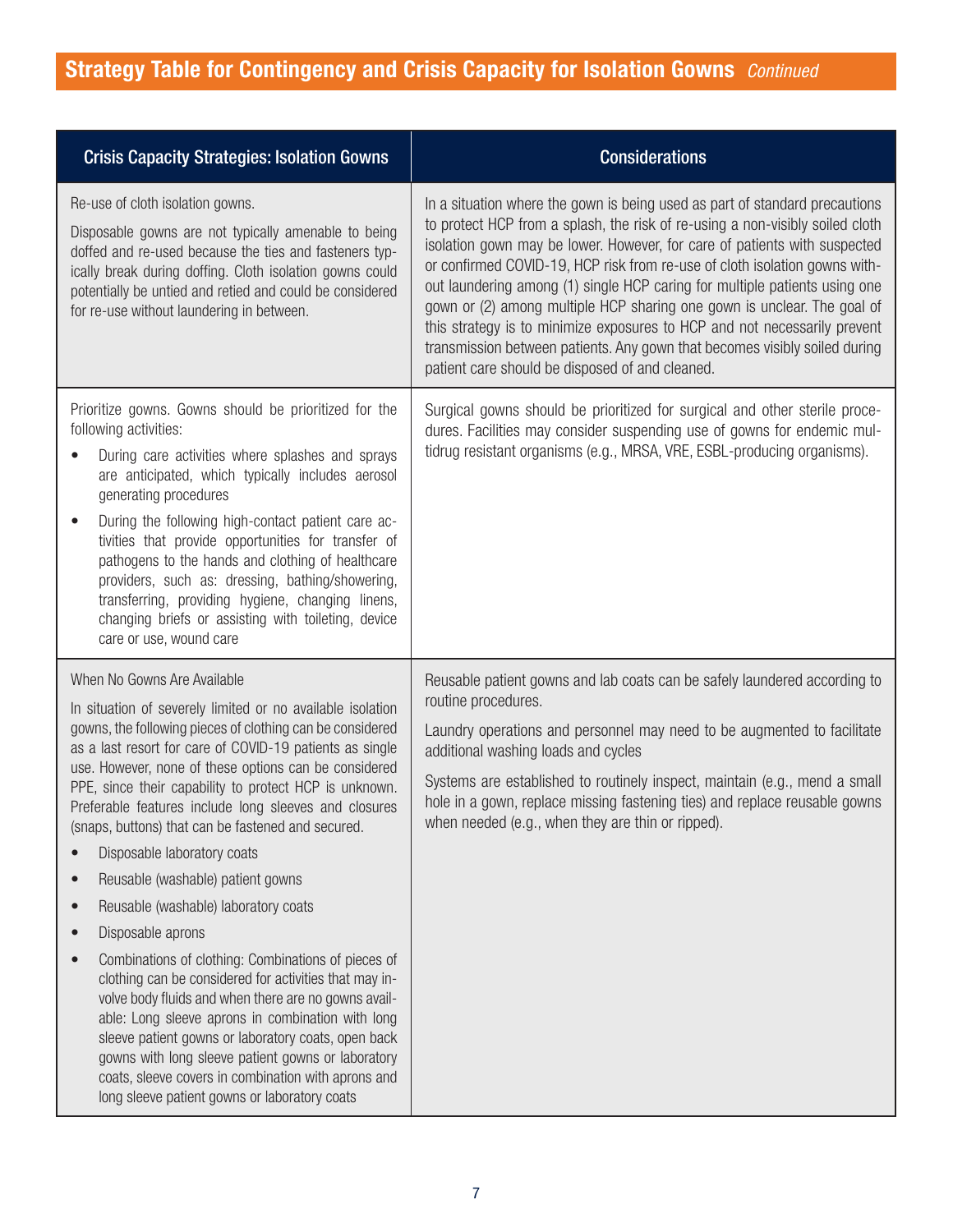# **Strategy Table for Contingency and Crisis Capacity for Face Masks**

| <b>Contingency Capacity Strategies: Face Masks</b>                                                                                                                                                                                                         | <b>Considerations</b>                                                                                                                                                                                                                                                                                                                 |
|------------------------------------------------------------------------------------------------------------------------------------------------------------------------------------------------------------------------------------------------------------|---------------------------------------------------------------------------------------------------------------------------------------------------------------------------------------------------------------------------------------------------------------------------------------------------------------------------------------|
| Selectively cancel elective and non-urgent procedures<br>and appointments for which a facemask is typically<br>used by HCP.                                                                                                                                |                                                                                                                                                                                                                                                                                                                                       |
| Remove facemasks for visitors in public areas.                                                                                                                                                                                                             | Healthcare facilities can consider removing all facemasks from public areas.<br>Facemasks can be available to provide to symptomatic patients upon check<br>in at entry points. All facemasks should be placed in a secure and moni-<br>tored site. This is especially important in high-traffic areas like emergency<br>departments. |
| Implement extended use of facemasks.<br>Extended use of facemasks is the practice of wearing<br>the same facemask for repeated close contact encoun-<br>ters with several different patients, without removing the<br>facemask between patient encounters. | The facemask should be removed and discarded if soiled, damaged, or hard<br>to breathe through.<br>HCP must take care not to touch their facemask. If they touch or adjust their<br>facemask they must immediately perform hand hygiene.<br>HCP should leave the patient care area if they need to remove the facemask.               |
| Have patients with symptoms of respiratory infection use<br>tissues or other barriers to cover their mouth and nose.                                                                                                                                       |                                                                                                                                                                                                                                                                                                                                       |

| <b>Crisis Capacity Strategies: Face Masks</b>                                                                                                                                                                                                                                                                                                                                                                                                                                                                     | <b>Considerations</b>                                                                                                                                                                                                                                                                                                                                                                                                                                                                                                                                                                                                                                                                                                                 |
|-------------------------------------------------------------------------------------------------------------------------------------------------------------------------------------------------------------------------------------------------------------------------------------------------------------------------------------------------------------------------------------------------------------------------------------------------------------------------------------------------------------------|---------------------------------------------------------------------------------------------------------------------------------------------------------------------------------------------------------------------------------------------------------------------------------------------------------------------------------------------------------------------------------------------------------------------------------------------------------------------------------------------------------------------------------------------------------------------------------------------------------------------------------------------------------------------------------------------------------------------------------------|
| Cancel all elective and non-urgent procedures and ap-<br>pointments for which a facemask is typically used by HCP.                                                                                                                                                                                                                                                                                                                                                                                                |                                                                                                                                                                                                                                                                                                                                                                                                                                                                                                                                                                                                                                                                                                                                       |
| Use facemasks beyond the manufacturer-designated<br>shelf life during patient care activities.                                                                                                                                                                                                                                                                                                                                                                                                                    | If there is no date available on the facemask label or packaging, facilities<br>should contact the manufacturer. The user should visually inspect the prod-<br>uct prior to use and, if there are concerns (such as degraded materials or<br>visible tears), discard the product.                                                                                                                                                                                                                                                                                                                                                                                                                                                     |
| Implement limited re-use of facemasks.<br>Limited re-use of facemasks is the practice of using the<br>same facemask by one HCP for multiple encounters with<br>different patients but removing it after each encounter. As<br>it is unknown what the potential contribution of contact<br>transmission is for SARS-CoV-2, care should be taken to<br>ensure that HCP do not touch outer surfaces of the mask<br>during care, and that mask removal and replacement be<br>done in a careful and deliberate manner. | The facemask should be removed and discarded if soiled, damaged, or hard<br>to breathe through.<br>Not all facemasks can be re-used.<br>Facemasks that fasten to the provider via ties may not be able to be undone<br>without tearing and should be considered only for extended use, rather than<br>re-use.<br>Facemasks with elastic ear hooks may be more suitable for re-use.<br>HCP should leave patient care area if they need to remove the facemask.<br>Facemasks should be carefully folded so that the outer surface is held<br>inward and against itself to reduce contact with the outer surface during<br>storage. The folded mask can be stored between uses in a clean sealable<br>paper bag or breathable container. |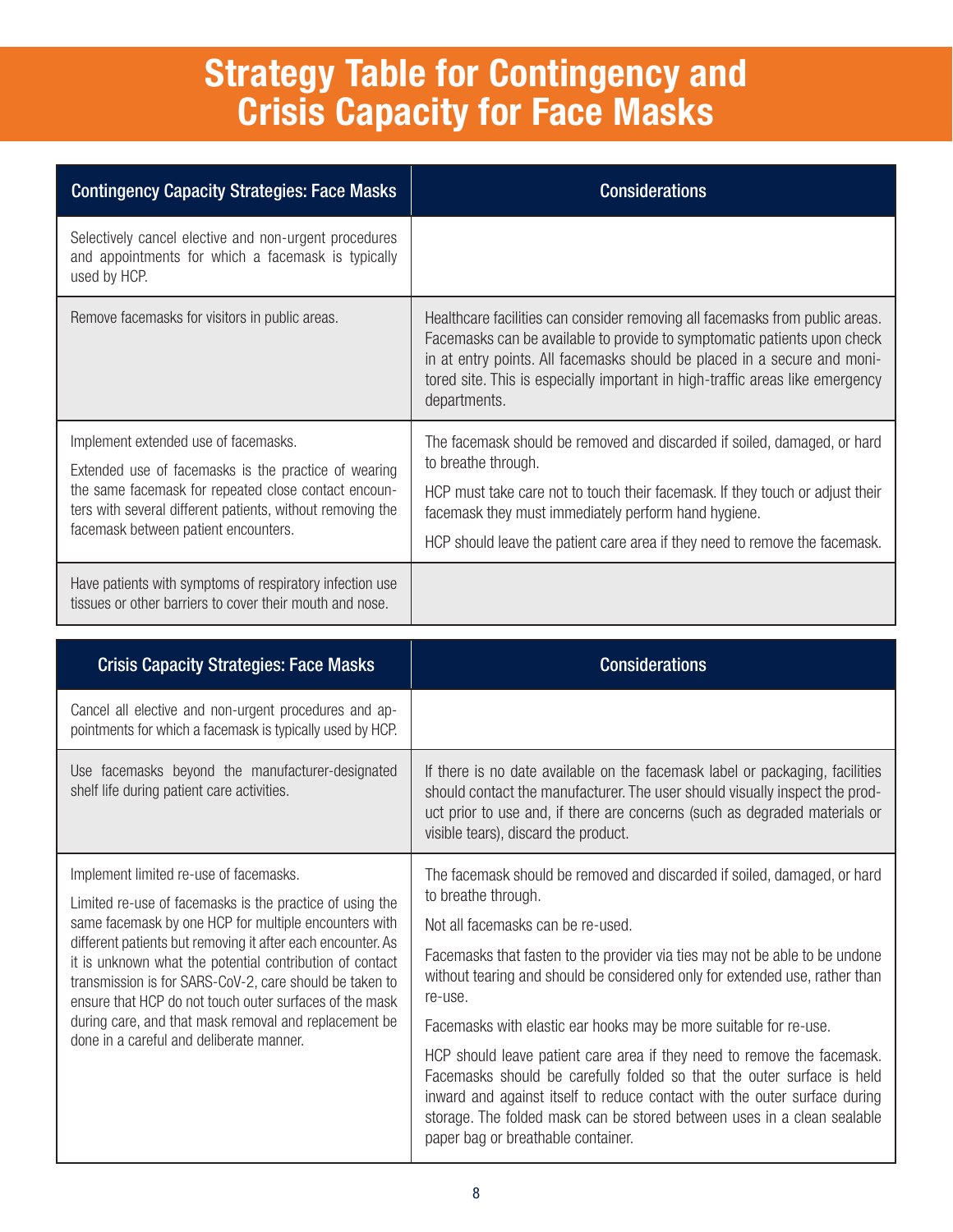| <b>Crisis Capacity Strategies: Face Masks</b>                                                                                                                                                                                                                                                                                                                                                                                                                                                                                                   | <b>Considerations</b>                                                                                                                                                                                                                                                                                                                                                                                                                                                                                                                                                                                                                                                                                                                                          |
|-------------------------------------------------------------------------------------------------------------------------------------------------------------------------------------------------------------------------------------------------------------------------------------------------------------------------------------------------------------------------------------------------------------------------------------------------------------------------------------------------------------------------------------------------|----------------------------------------------------------------------------------------------------------------------------------------------------------------------------------------------------------------------------------------------------------------------------------------------------------------------------------------------------------------------------------------------------------------------------------------------------------------------------------------------------------------------------------------------------------------------------------------------------------------------------------------------------------------------------------------------------------------------------------------------------------------|
| Prioritize facemasks for selected activities such as:<br>For provision of essential surgeries and procedures<br>During care activities where splashes and sprays<br>are anticipated<br>During activities where prolonged face-to-face or<br>close contact with a potentially infectious patient is<br>unavoidable<br>For performing aerosol generating procedures, if<br>respirators are no longer available                                                                                                                                    |                                                                                                                                                                                                                                                                                                                                                                                                                                                                                                                                                                                                                                                                                                                                                                |
| When No Facemasks Are Available, Options Include:<br>Exclude HCP at higher risk for severe illness from<br>COVID-19 from contact with known or suspected<br>COVID-19 patients.                                                                                                                                                                                                                                                                                                                                                                  | During severe resource limitations, consider excluding HCP who may be at<br>higher risk for severe illness from COVID-19, such as those of older age,<br>those with chronic medical conditions, or those who may be pregnant, from<br>caring for patients with confirmed or suspected COVID-19 infection.                                                                                                                                                                                                                                                                                                                                                                                                                                                      |
| Designate convalescent HCP for provision of care to<br>known or suspected COVID-19 patients.<br>Use a face shield that covers the entire front (that<br>extends to the chin or below) and sides of the face with<br>no facemask.<br>Consider use of expedient patient isolation rooms for risk<br>reduction.<br>Consider use of ventilated headboards.                                                                                                                                                                                          | It may be possible to designate HCP who have clinically recovered from<br>COVID-19 to preferentially provide care for additional patients with COVID-19.<br>Individuals who have recovered from COVID-19 infection may have devel-<br>oped some protective immunity, but this has not yet been confirmed.<br>Portable fan devices with high-efficiency particulate air (HEPA) filtration that<br>are carefully placed can increase the effective air changes per hour of clean<br>air to the patient room, reducing risk to individuals entering the room with-<br>out respiratory protection. NIOSH has developed guidance for using portable<br>HEPA filtration systems to create expedient patient isolation rooms. The ex-                                 |
| HCP use of homemade masks:<br>In settings where facemasks are not available, HCP might<br>use homemade masks (e.g., bandana, scarf) for care of<br>patients with COVID-19 as a last resort. However, home-<br>made masks are not considered PPE, since their capa-<br>bility to protect HCP is unknown. Caution should be ex-<br>ercised when considering this option. Homemade masks<br>should ideally be used in combination with a face shield<br>that covers the entire front (that extends to the chin or<br>below) and sides of the face. | pedient patient isolation room approach involves establishing a high-venti-<br>lation-rate, negative pressure, inner isolation zone that sits within a "clean"<br>larger ventilated zone.<br>NIOSH has developed the ventilated headboard that draws exhaled air from<br>a patient in bed into a HEPA filter, decreasing risk of HCP exposure to pa-<br>tient-generated aerosol. This technology consists of lightweight, sturdy, and<br>adjustable aluminum framing with a retractable plastic canopy. The venti-<br>lated headboard can be deployed in combination with HEPA fan/filter units<br>to provide surge isolation capacity within a variety of environments, from<br>traditional patient rooms to triage stations, and emergency medical shelters. |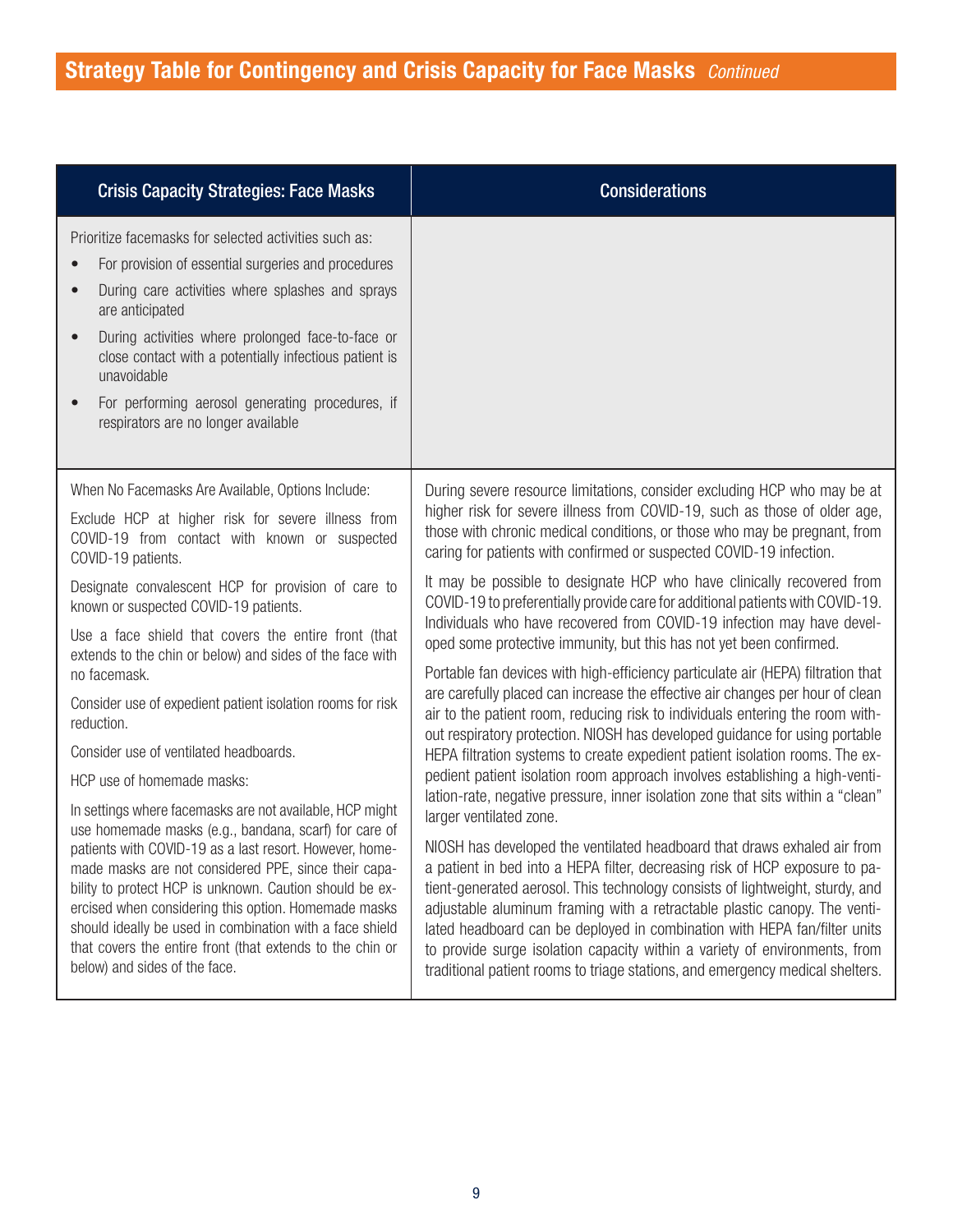# **Strategy Table for Contingency and Crisis Capacity for N95 Respirators**

 $\overline{\phantom{a}}$ n the continuum of care, the following measures can be categorized as contingency capacity, which may change daily practices but may not have any significant impact on the care delivered to the patient or the safety of the HCP. The following **n** measures may be considered in the setting of a potential impending shortage of N95 respirators. The decision to implement these practices should be made on a case by case basis taking into account known characteristics of the SARS-CoV-2 and local conditions (e.g., number of disposable N95 respirators available, current respirator usage rate, success of other respirator conservation strategies, etc.).

| <b>Contingency Capacity Strategies:</b><br><b>N95 Respirator</b>                                                                                                                                                                                                                                                                                                                                                                                                                   | <b>Considerations</b>                                                                                                                                                                                                                                                                                                                                                                                                                                                                                                                                                                                                                                                                                                                                                                                                            |
|------------------------------------------------------------------------------------------------------------------------------------------------------------------------------------------------------------------------------------------------------------------------------------------------------------------------------------------------------------------------------------------------------------------------------------------------------------------------------------|----------------------------------------------------------------------------------------------------------------------------------------------------------------------------------------------------------------------------------------------------------------------------------------------------------------------------------------------------------------------------------------------------------------------------------------------------------------------------------------------------------------------------------------------------------------------------------------------------------------------------------------------------------------------------------------------------------------------------------------------------------------------------------------------------------------------------------|
| Decrease length of hospital stay for medically stable<br>patients with COVID-19                                                                                                                                                                                                                                                                                                                                                                                                    | Currently, CDC recommends discharge of patients with confirmed COVID-19<br>when they are medically stable and have an appropriate home environment<br>to which to return. If patients cannot be discharged to home for social rather<br>than medical reasons, public health officials might need to identify alterna-<br>tive non-hospital housing where those patients can convalesce.                                                                                                                                                                                                                                                                                                                                                                                                                                          |
| Use of N95 respirators beyond the manufacturer-desig-<br>nated shelf life for training and fit testing.                                                                                                                                                                                                                                                                                                                                                                            | In times of shortage, consideration can be made to use N95 respirators<br>beyond the manufacturer-designated shelf life. However, expired respirators<br>might not perform to the requirements for which they were certified. Over<br>time, components such as the strap and material may degrade, which can<br>affect the quality of the fit and seal. Because of this, use of expired respira-<br>tors could be prioritized for situations where HCP are NOT exposed to patho-<br>gens, such as training and fit testing. As expired respirators can still serve<br>an important purpose, healthcare facilities should retain all N95 respirators<br>during the early phases of this outbreak.                                                                                                                                 |
| Extended use of N95 respirators<br>Practices allowing extended use of N95 respirators,<br>when acceptable, can also be considered. The decision<br>to implement policies that permit extended use of N95<br>respirators should be made by the professionals who<br>manage the institution's respiratory protection program,<br>in consultation with their occupational health and infec-<br>tion control departments with input from the state/local<br>public health departments. | CDC has recommended guidance on implementation of extended use of N95<br>respirators in healthcare settings. Extended use has been recommended<br>and widely used as an option for conserving respirators during previous<br>respiratory pathogen outbreaks and pandemics.<br>Extended use refers to the practice of wearing the same N95 respirator for<br>repeated close contact encounters with several different patients, without<br>removing the respirator between patient encounters. Extended use is well<br>suited to situations wherein multiple patients with the same infectious dis-<br>ease diagnosis, whose care requires use of a respirator, are cohorted (e.g.,<br>housed on the same hospital unit). It can also be considered to be used for<br>care of patients with tuberculosis, varicella, and measles. |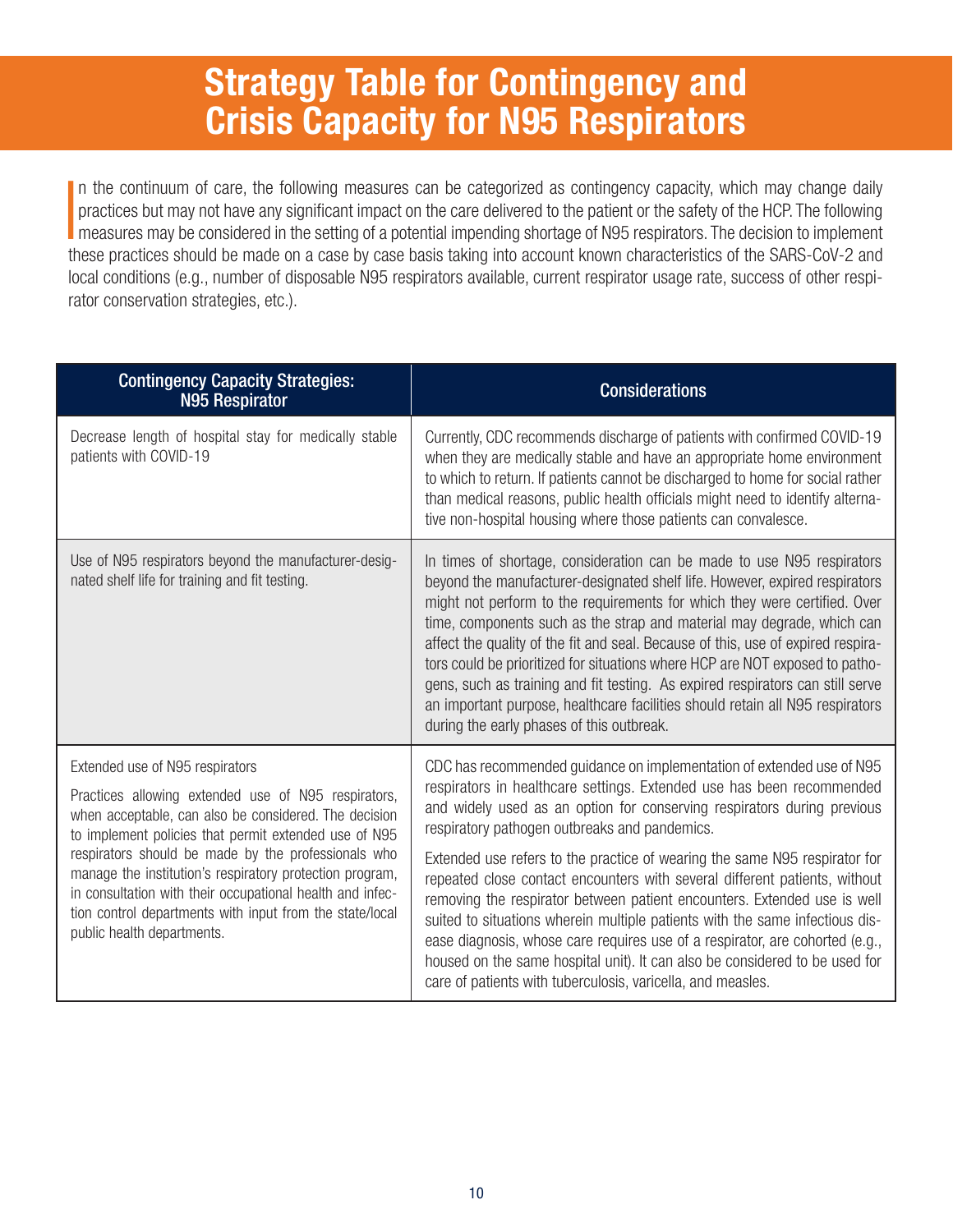| <b>Contingency Capacity Strategies:</b><br><b>N95 Respirator</b>                                                                                                                                                                                                                                                                                                                                            | <b>Considerations</b>                                                                                                                                                                                                                                                                                                                                                                                                                                                                                                                                                       |
|-------------------------------------------------------------------------------------------------------------------------------------------------------------------------------------------------------------------------------------------------------------------------------------------------------------------------------------------------------------------------------------------------------------|-----------------------------------------------------------------------------------------------------------------------------------------------------------------------------------------------------------------------------------------------------------------------------------------------------------------------------------------------------------------------------------------------------------------------------------------------------------------------------------------------------------------------------------------------------------------------------|
| Limited re-use of N95 respirators for tuberculosis<br>Re-use refers to the practice of using the same N95 res-<br>pirator by one HCP for multiple encounters with different<br>patients but removing it (i.e. doffing) after each encoun-<br>ter. This practice is often referred to as "limited reuse"<br>because restrictions are in place to limit the number of<br>times the same respirator is reused. | It is important to consult with the respirator manufacturer regarding the<br>maximum number of donnings or uses they recommend for the N95 respi-<br>rator model. If no manufacturer guidance is available, data suggests limiting<br>the number of reuses to no more than five uses per device to ensure an<br>adequate safety margin. N95 and other disposable respirators should not be<br>shared by multiple HCP. CDC has recommended guidance on implementa-<br>tion of limited re-use of N95 respirators in healthcare settings.                                      |
|                                                                                                                                                                                                                                                                                                                                                                                                             | For pathogens for which contact transmission is not a concern, routine<br>limited reuse of single-use disposable respirators has been practiced for<br>decades. For example, for tuberculosis prevention, a respirator classified<br>as disposable can be reused by the same provider as long as the respi-<br>rator maintains its structural and functional integrity. To extend the supply<br>of N95 respirators during an anticipated dwindling supply, HCP could be<br>encouraged to reuse their N95 respirators when caring for patients with<br>tuberculosis disease. |
|                                                                                                                                                                                                                                                                                                                                                                                                             | To maintain the integrity of the respirator, it is important for HCP to hang used<br>respirators in a designated storage area or keep them in a clean, breathable<br>container such as a paper bag between uses. It is not recommended to<br>modify the N95 respirator by placing any material within the respirator or<br>over the respirator. Modification may negatively affect the performance of<br>the respirator and could void the NIOSH approval.                                                                                                                  |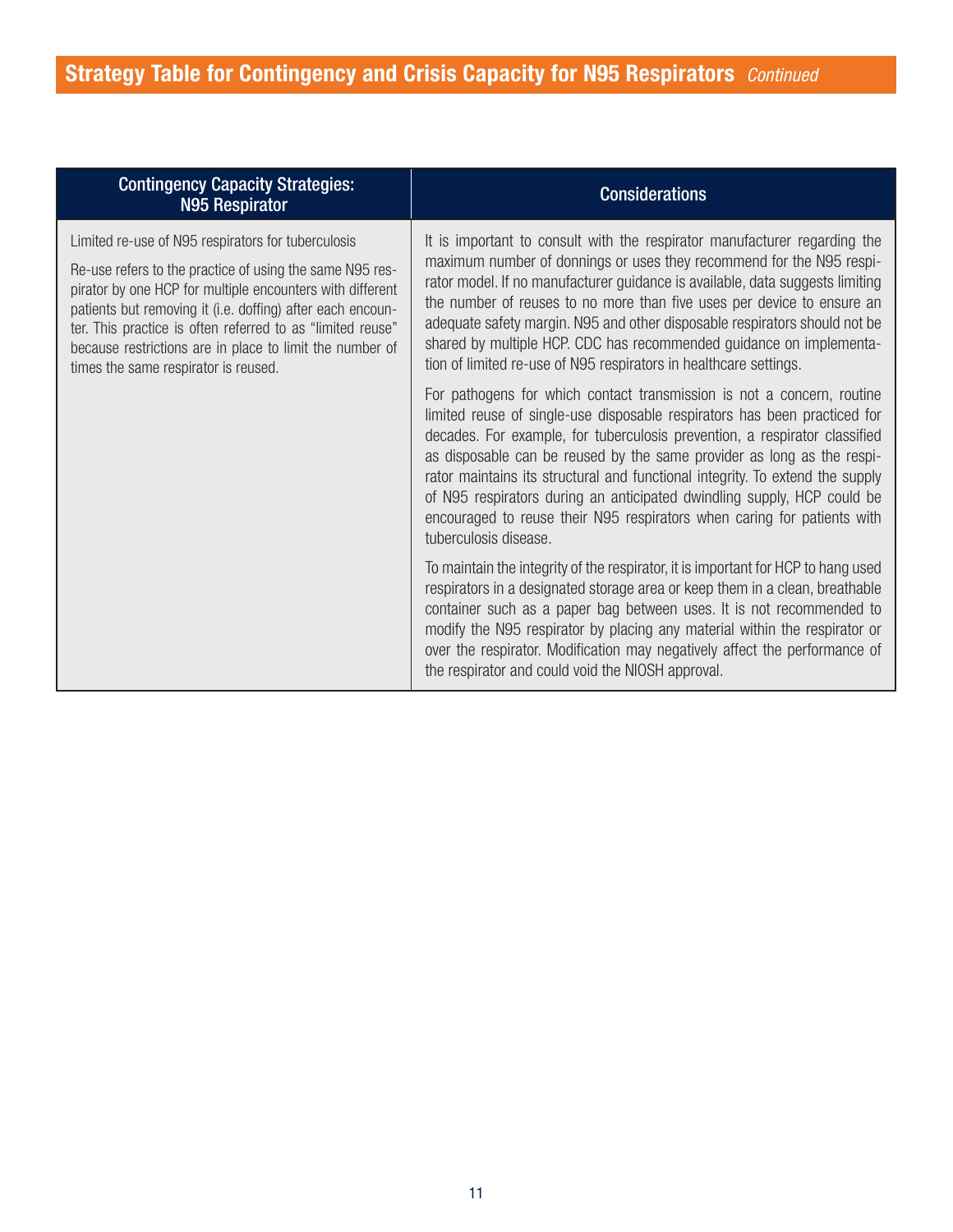#### **CRISIS/ALTERNATE STRATEGIES**

hese crisis capacity or alternate strategies accompany and build on the conventional and contingency capacity strategies. The following measures are not commensurate with current U.S. standards of care. However, individual hese crisis capacity or alternate strategies accompany and build on the conventional and contingency capacity strategies. The following measures are not commensurate with current U.S. standards of care. However, individual measures or a combination of these measures may need to be considered during periods of expected or known N95 respirator or local public health officials, appropriate state agencies that are managing the overall emergency response related to COVID-19, and state crisis standards of care committees (if applicable). Even when state/local healthcare coalitions or public health authorities can shift resources between health care facilities, these strategies may still be necessary.

| <b>Crisis Capacity Strategies: N95 Respirator</b>                                                                                | <b>Considerations</b>                                                                                                                                                                                                                                                                                                                                                                                                                                                                                                                                                                                                                                                                                                                                                                                                                                                                                                                                                                                                                                                                                                                                                                                                                                                                                                                                                   |
|----------------------------------------------------------------------------------------------------------------------------------|-------------------------------------------------------------------------------------------------------------------------------------------------------------------------------------------------------------------------------------------------------------------------------------------------------------------------------------------------------------------------------------------------------------------------------------------------------------------------------------------------------------------------------------------------------------------------------------------------------------------------------------------------------------------------------------------------------------------------------------------------------------------------------------------------------------------------------------------------------------------------------------------------------------------------------------------------------------------------------------------------------------------------------------------------------------------------------------------------------------------------------------------------------------------------------------------------------------------------------------------------------------------------------------------------------------------------------------------------------------------------|
| When N95 Supplies are Running Low<br>Use of respirators beyond the manufacturer-designated<br>shelf life for healthcare delivery | Consideration can be made to use N95 respirators beyond the manufac-<br>turer-designated shelf life for care of patients with COVID-19, tuberculosis,<br>measles, and varicella. However, respirators beyond the manufacturer-des-<br>ignated shelf life may not perform to the requirements for which they were<br>certified. Over time, components such as the straps and nose bridge materi-<br>al may degrade, which can affect the quality of the fit and seal. Many models<br>found in U.S. stockpiles and stockpiles of healthcare facilities have been<br>found to continue to perform in accordance with NIOSH performance stan-<br>dards. However, fluid resistance and flammability were not assessed. Use<br>of the N95 respirators recommended in Release of Stockpiled N95 Filtering<br>Facepiece Respirators Beyond the Manufacturer-Designated Shelf Life: Con-<br>siderations for the COVID-19 Response can be considered. It is optimal to<br>use these respirators in the context of a respiratory protection program that<br>includes medical evaluation, training, and fit testing. If used in healthcare de-<br>livery, it is particularly important that HCP perform the expected seal check,<br>prior to entering a patient care area. CDC does not recommend using N95s<br>beyond the manufacturer-designated shelf life in surgical settings. |
| Use of respirators approved under standards used in<br>other countries that are similar to NIOSH-approved N95<br>respirators     | Other countries approve respirators for occupational use and approve<br>respirators to these standards. These products are evaluated using some<br>methods similar to those used by NIOSH, and some methods that are dif-<br>ferent, but are expected to protect HCPs. These respirators are expected to<br>provide protection to workers. Those with equivalent or similar protection<br>to NIOSH-approved respirators may be available to provide respiratory pro-<br>tection to workers exposed to harmful airborne particulate matter. These<br>devices are expected to be suitable alternatives to provide protection during<br>the COVID-19 response when supplies are short.                                                                                                                                                                                                                                                                                                                                                                                                                                                                                                                                                                                                                                                                                     |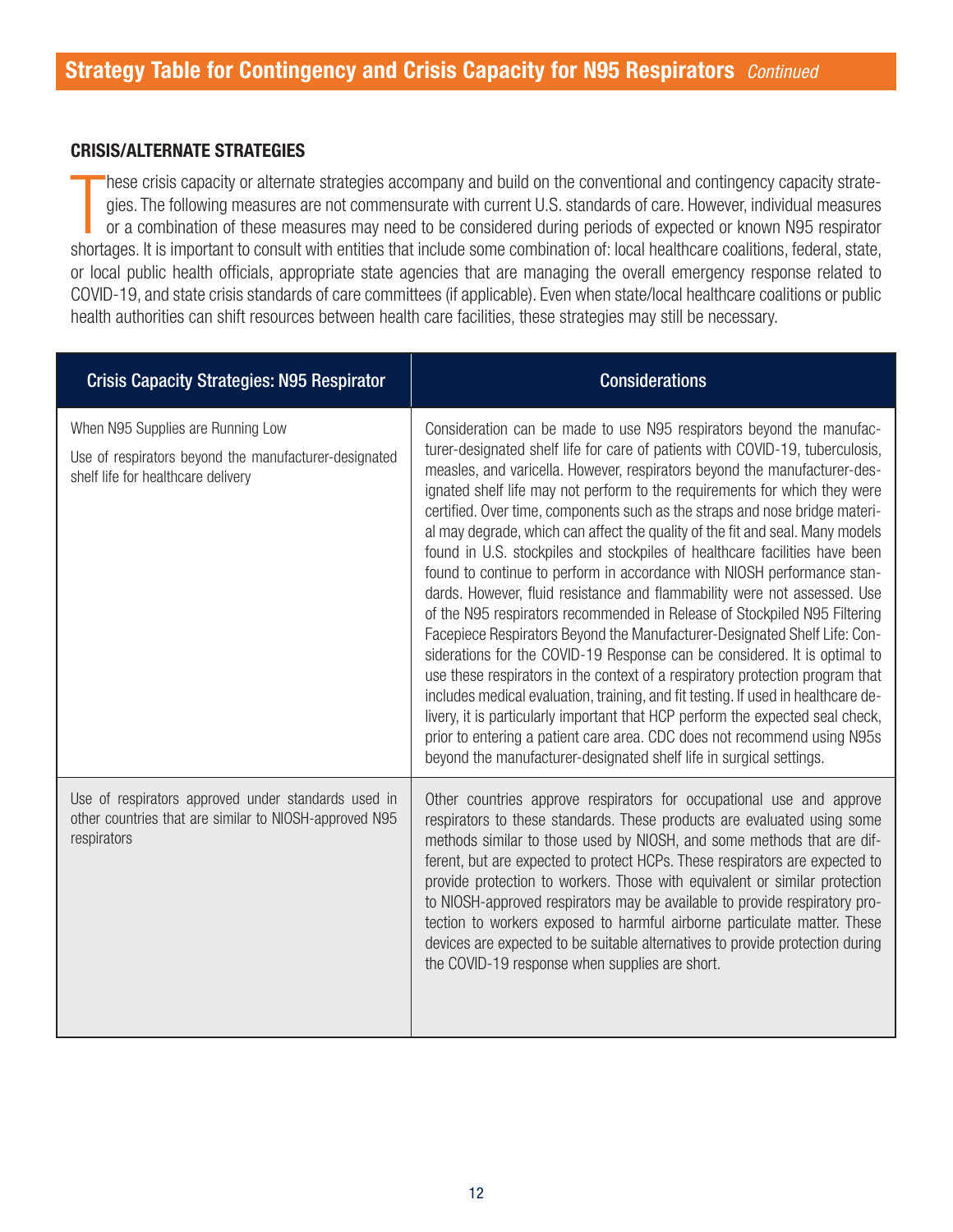#### **Strategy Table for Contingency and Crisis Capacity for N95 Respirators** *Continued*

| <b>Crisis Capacity Strategies: N95 Respirator</b>                                                                                                                                                                                                                                                                                                                                                                                                                                                                                                                                                                                                                                      | <b>Considerations</b>                                                                                                                                                                                                                                                                                                                                                                                                                                                                                                                                                                                                                                                                                                                                                                                                                                                                                                                                                                                                                                                                                                                                                                                                                                  |
|----------------------------------------------------------------------------------------------------------------------------------------------------------------------------------------------------------------------------------------------------------------------------------------------------------------------------------------------------------------------------------------------------------------------------------------------------------------------------------------------------------------------------------------------------------------------------------------------------------------------------------------------------------------------------------------|--------------------------------------------------------------------------------------------------------------------------------------------------------------------------------------------------------------------------------------------------------------------------------------------------------------------------------------------------------------------------------------------------------------------------------------------------------------------------------------------------------------------------------------------------------------------------------------------------------------------------------------------------------------------------------------------------------------------------------------------------------------------------------------------------------------------------------------------------------------------------------------------------------------------------------------------------------------------------------------------------------------------------------------------------------------------------------------------------------------------------------------------------------------------------------------------------------------------------------------------------------|
| Limited re-use of N95 respirators for COVID-19 patients                                                                                                                                                                                                                                                                                                                                                                                                                                                                                                                                                                                                                                | Limited re-use of N95 respirators when caring for patients with COVID-19<br>might become necessary. However, it is unknown what the potential contri-<br>bution of contact transmission is for SARS-CoV-2, and caution should be<br>used. Re-use should be implemented according to CDC guidance. Re-use<br>has been recommended as an option for conserving respirators during pre-<br>vious respiratory pathogen outbreaks and pandemics. It may also be nec-<br>essary to re-use N95 respirators when caring for patients with varicella or<br>measles, although contact transmission poses a risk to HCP who implement<br>this practice.                                                                                                                                                                                                                                                                                                                                                                                                                                                                                                                                                                                                           |
| Use of additional respirators beyond the manufactur-<br>er-designated shelf life for healthcare delivery                                                                                                                                                                                                                                                                                                                                                                                                                                                                                                                                                                               | Use of additional N95 respirators beyond the manufacturer-designated shelf<br>life for care of patients with COVID-19, tuberculosis, measles, and varicella<br>can be considered. However, respirators beyond the manufacturer-designat-<br>ed shelf life may not perform to the requirements for which they were cer-<br>tified. Over time, components such as the straps and nose bridge material<br>may degrade, which can affect the quality of the fit and seal. Some models<br>have been found NOT to perform in accordance with NIOSH performances<br>standards, and consideration may be given to use these respirators as iden-<br>tified in Release of Stockpiled N95 Filtering Facepiece Respirators Beyond<br>the Manufacturer-Designated Shelf Life: Considerations for the COVID-19<br>Response. In addition, consideration can be given to use N95 respirators<br>beyond the manufacturer-designated shelf life that have not been evaluated<br>by NIOSH. It is optimal to use these respirators in the context of a respiratory<br>protection program that includes medical evaluation, training, and fit testing.<br>It is particularly important that HCP perform the expected seal check, prior to<br>entering a patient care area. |
| Prioritize the use of N95 respirators and facemasks by<br>activity type<br>The number of infectious particles required to cause an<br>infection (infectious dose) is often uncertain or unknown<br>for respiratory pathogens. Further, there is often uncer-<br>tainty about the influence of factors such as exposure<br>duration and nature of clinical symptoms on the likeli-<br>hood of infection transmission from person-to-person.<br>When facemasks must be used by HCP entering a patient<br>care area, source control (i.e. masking of symptomatic<br>patients) and maintaining distance from the patient are<br>particularly important to reduce the risk of transmission. | This prioritization approach to conservation is intended to be used when<br>N95 respirators are so limited that routinely practiced standards of care for<br>all HCP wearing N95 respirators when caring for a COVID-19 patient are no<br>longer possible. N95 respirators beyond their manufacture-designated shelf<br>life, when available, are preferable to use of facemasks. The use of N95s or<br>elastomeric respirators or PAPRs should be prioritized for HCP with the high-<br>est potential exposures including being present in the room during aerosol<br>generating procedures performed on symptomatic persons. See Table below<br>for "Suggested facemask or respirator use, based upon distance from a<br>patient with suspected or known COVID-19 and use of source control".                                                                                                                                                                                                                                                                                                                                                                                                                                                        |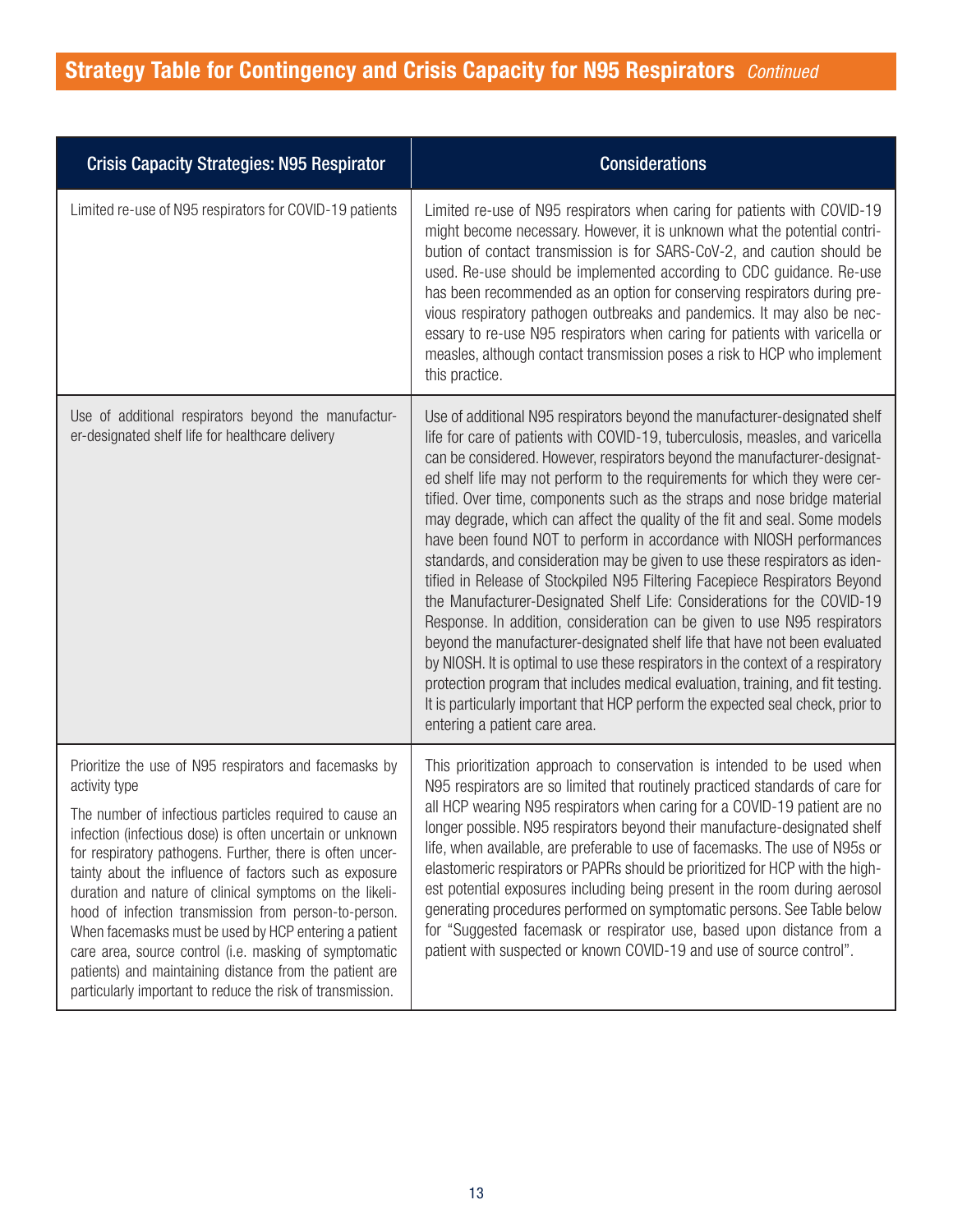#### **Strategy Table for Contingency and Crisis Capacity for N95 Respirators** *Continued*

| <b>Crisis Capacity Strategies: N95 Respirator</b>                                                                                                                            | <b>Considerations</b>                                                                                                                                                                                                                                                                                                                                                                                                                                                                                                                                                                                                                                                                                                                                                  |
|------------------------------------------------------------------------------------------------------------------------------------------------------------------------------|------------------------------------------------------------------------------------------------------------------------------------------------------------------------------------------------------------------------------------------------------------------------------------------------------------------------------------------------------------------------------------------------------------------------------------------------------------------------------------------------------------------------------------------------------------------------------------------------------------------------------------------------------------------------------------------------------------------------------------------------------------------------|
| When No Respirators are Left<br>Exclude HCP at higher risk for severe illness from<br>COVID-19 from contact with known or suspected<br>COVID-19 patients                     | During severe resource limitations, consider excluding HCP who may be at<br>higher risk for severe illness from COVID-19, such as those of older age,<br>those with chronic medical conditions, or those who may be pregnant, from<br>caring for patients with confirmed or suspected COVID-19 infection.                                                                                                                                                                                                                                                                                                                                                                                                                                                              |
| Designate convalescent HCP for provision of care to<br>known or suspected COVID-19 patients<br>Expedient patient isolation rooms for risk-reduction<br>Ventilated Headboards | It may be possible to designate HCP who have clinically recovered from<br>COVID-19 to preferentially provide care for additional patients with COVID-19.<br>Individuals who have recovered from COVID-19 infection may have devel-<br>oped some protective immunity, but this has not yet been confirmed.                                                                                                                                                                                                                                                                                                                                                                                                                                                              |
|                                                                                                                                                                              | Portable fan devices with high-efficiency particulate air (HEPA) filtration that<br>are carefully placed can increase the effective air changes per hour of clean<br>air to the patient room, reducing risk to individuals entering the room with-<br>out respiratory protection. NIOSH has developed guidance for using portable<br>HEPA filtration systems to create expedient patient isolation rooms. The ex-<br>pedient patient isolation room approach involves establishing a high-venti-<br>lation-rate, negative pressure, inner isolation zone that sits within a "clean"<br>larger ventilated zone. In the absence of any remaining supply of N95 res-<br>pirators, it may be possible to use this technology in conjunction with HCP<br>wearing facemasks. |
|                                                                                                                                                                              | NIOSH has developed the ventilated headboard that draws exhaled air<br>from a patient in bed into a HEPA filter, decreasing risk of HCP exposure to<br>patient-generated aerosol. This technology consists of lightweight, sturdy,<br>and adjustable aluminum framing with a retractable plastic canopy. The<br>ventilated headboard can be deployed in combination with HEPA fan/filter<br>units to provide surge isolation capacity within a variety of environments,<br>from traditional patient rooms to triage stations, and emergency medical<br>shelters. In the absence of any remaining supply of N95 respirators, it may<br>be possible to use this technology in conjunction with HCP and/or patients<br>wearing facemasks.                                 |
| HCP use of non-NIOSH approved masks or homemade<br>masks                                                                                                                     | In settings where N95 respirators are so limited that routinely practiced<br>standards of care for wearing N95 respirators and equivalent or higher level<br>of protection respirators are no longer possible, and surgical masks are not<br>available, as a last resort, it may be necessary for HCP to use masks that<br>have never been evaluated or approved by NIOSH or homemade masks. It<br>may be considered to use these masks for care of patients with COVID-19,<br>tuberculosis, measles, and varicella. However, caution should be exercised<br>when considering this option.                                                                                                                                                                             |

#### **Resources:**

Checklist for Healthcare Facilities: Strategies for Optimizing the Supply of N95 Respirators during the COVID-19 Response: https://www.cdc.gov/coronavirus/2019-ncov/hcp/checklist-n95-strategy.html

Release of Stockpiled N95 Filtering Facepiece Respirators Beyond the Manufacturer-Designated Shelf Life: Considerations for the COVID-19 Response: https://www.cdc.gov/coronavirus/2019-ncov/release-stockpiled-N95.html

NIOSH Approved N95 Particulate Filtering Facepiece Respirators: Manufacturers Listed Alphabetically: https://www.cdc.gov/niosh/ npptl/topics/respirators/disp\_part/n95list1.html